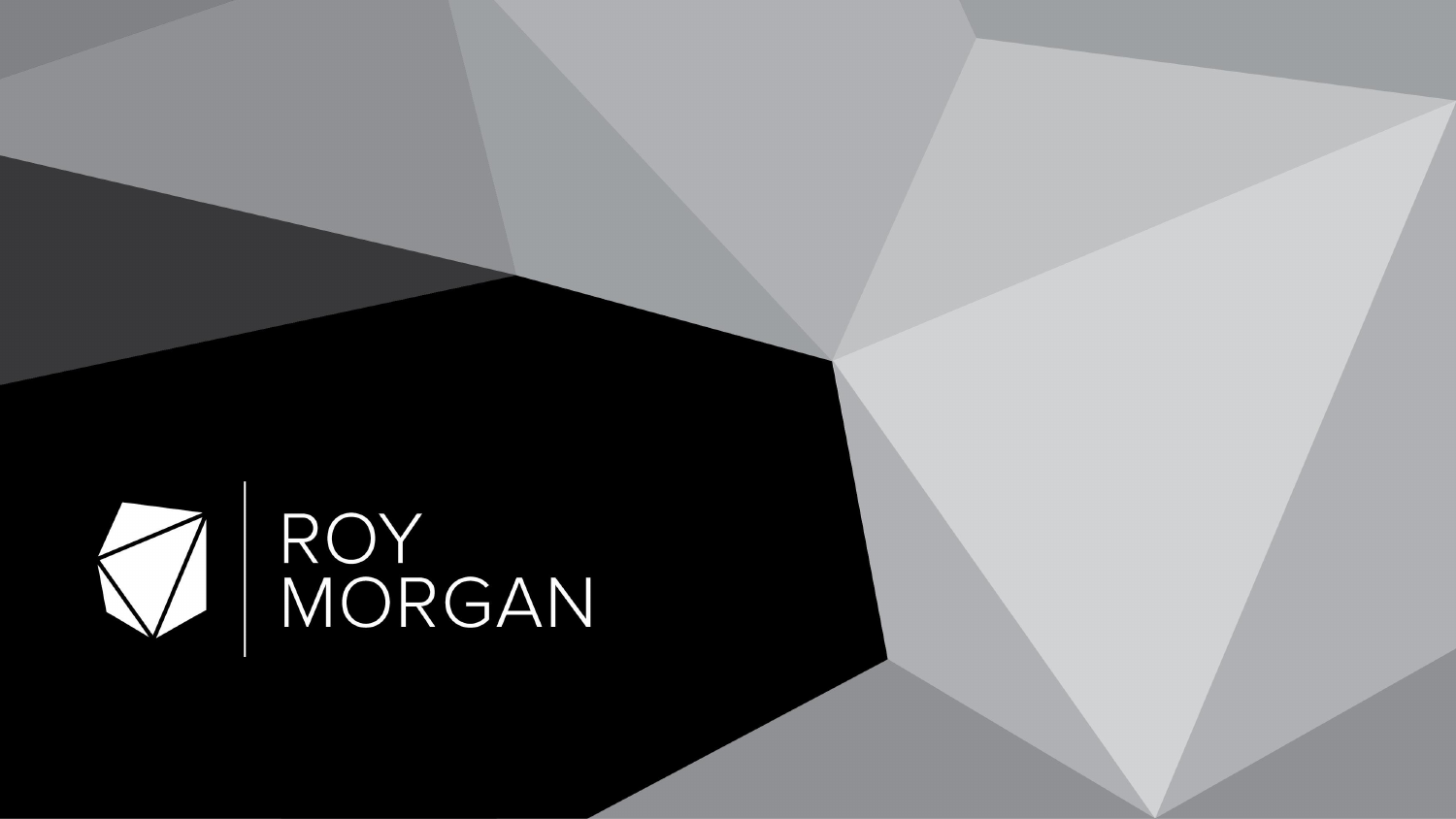## Data Accuracy A compilation of examples

Australia - June 2020

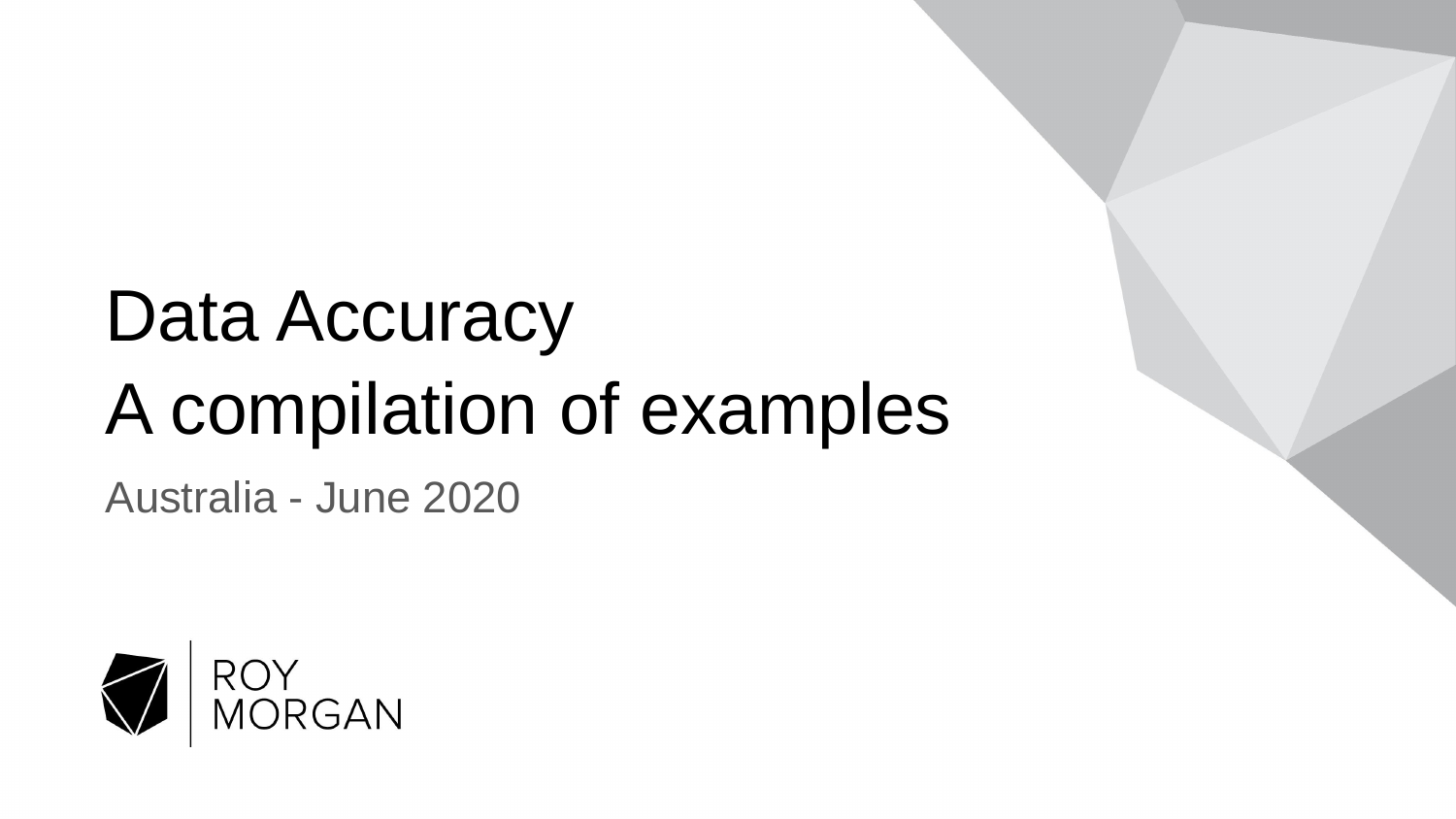| <b>Comparative Statistics</b>                                                 | <b>External Data Source</b><br>(all ages unless otherwise stated)                                                                                                                                                                                                                              | <b>Roy Morgan Single Source</b><br>(aged 14+ unless otherwise stated)                                                                                                                                                                                    |
|-------------------------------------------------------------------------------|------------------------------------------------------------------------------------------------------------------------------------------------------------------------------------------------------------------------------------------------------------------------------------------------|----------------------------------------------------------------------------------------------------------------------------------------------------------------------------------------------------------------------------------------------------------|
| Country of Birth                                                              | Australia - 67.1%<br>Asia - 13.0%<br>Canada - 0.2%<br>Greece - 0.5%<br>Italy - 1.0%<br>New Zealand - 2.7%<br>United Kingdom - 5.9%<br><b>USA - 0.4%</b><br>Middle East - 1.6%<br>Africa - 2.0%<br>Other - 5.6%<br>$(Aged 15+)$<br><b>Australian Bureau of Statistics</b><br>August 2016 Census | Australia - 69.8%<br>Asia - 12.4%<br>Canada - 0.3%<br>Greece - 0.2%<br>Italy - 0.5%<br>New Zealand - 2.7%<br>United Kingdom - 5.5%<br><b>USA - 0.6%</b><br>Middle East - 1.2%<br>Africa - 2.3%<br>Other - 4.5%<br>$(Aged 15+)$<br>12 months to June 2020 |
| Labour Force<br>(Employed or Looking for work)                                | 13.5 million<br>$(Aged 15+)$<br><b>Australian Bureau of Statistics</b><br>Catalogue No. 6202.0<br><b>June 2020</b>                                                                                                                                                                             | 14.0 million<br>$(Aged 15+)$<br>12 months to June 2020                                                                                                                                                                                                   |
| Labour Force Participation Rate                                               | 64.0%<br>$(Aged 15+)$<br>Australian Bureau of Statistics<br>Catalogue No. 6202.0<br><b>June 2020</b>                                                                                                                                                                                           | 67.6%<br>$(Aged 15+)$<br>12 months to June 2020                                                                                                                                                                                                          |
| Place of Usual residence - Number of Years<br><b>Lived at Current Address</b> | 1 year or more - 83% (Aged 1+)<br>5 years or more - 57% (Aged 5+)<br>Australian Bureau of Statistics<br>August 2016 Census                                                                                                                                                                     | 1 year or more - 84%<br>5 years or more - 54%<br>12 months to June 2020                                                                                                                                                                                  |
| Number of Mobile Handsets                                                     | 27.5 million<br>Australian Communications and Media Authority<br>Communications Report 2018-19<br>May 2019                                                                                                                                                                                     | 22.7 million<br>12 months to June 2020<br>(22.2 million - 12 months to June 2019)                                                                                                                                                                        |



1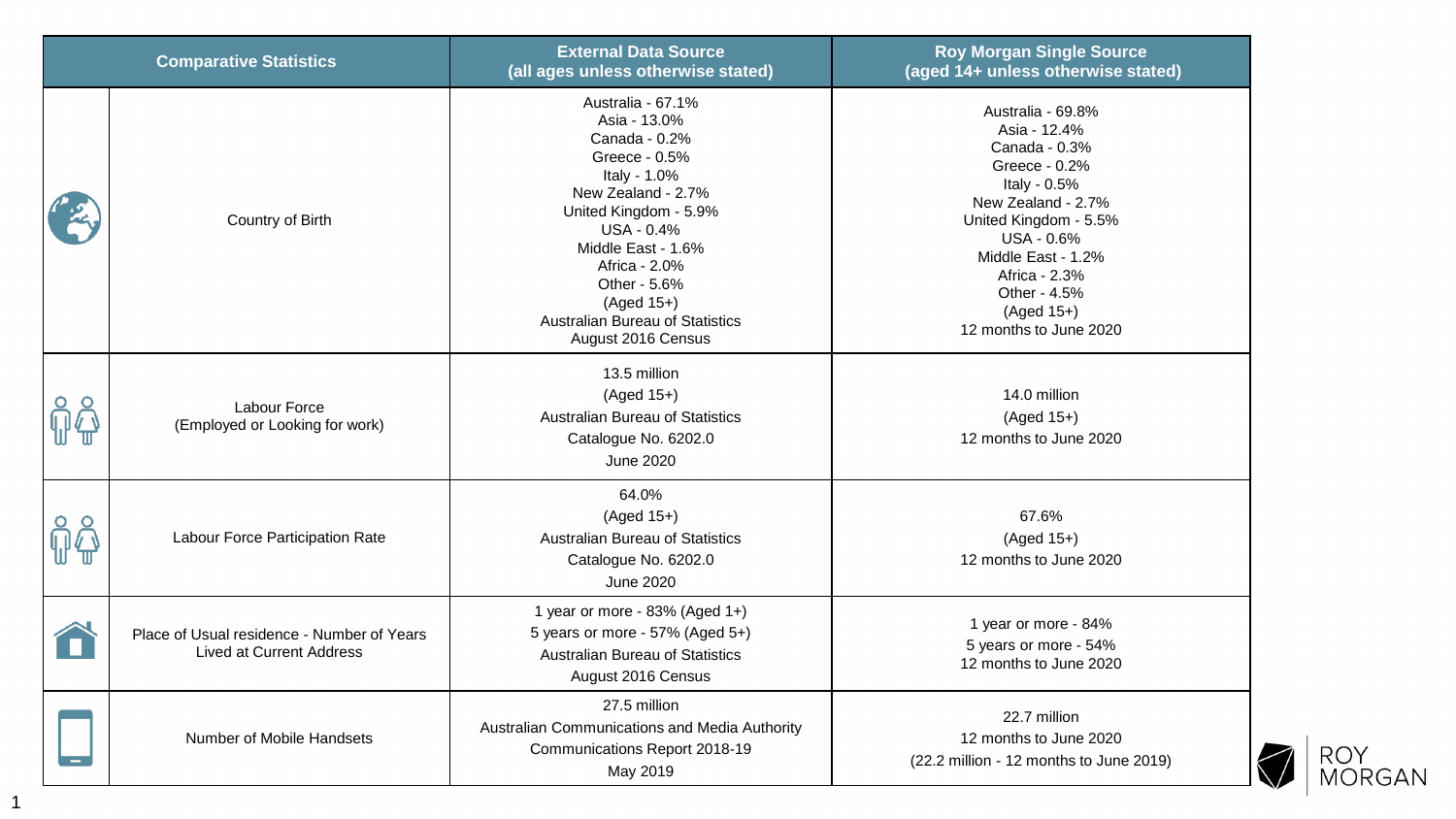|               | <b>Comparative Statistics</b>                                   | <b>External Data Source</b><br>(all ages unless otherwise stated)                                                               | <b>Roy Morgan Single Source</b><br>(aged 14+ unless otherwise stated)                          |
|---------------|-----------------------------------------------------------------|---------------------------------------------------------------------------------------------------------------------------------|------------------------------------------------------------------------------------------------|
| <u>ရှိပို</u> | Percentage of People Who Earn \$3,000 or<br>More Per Week       | 4.2%<br>(Aged 20-64)<br>Australian Bureau of Statistics<br>August 2016 Census                                                   | 6.2%<br>(Aged 20-64)<br>12 months to June 2020<br>(4.2% - 12 months to September 2016)         |
| $\mathcal{S}$ | Average Household Income<br>(Annualised)                        | \$83,085<br>(Aged 15+)<br><b>Australian Bureau of Statistics</b><br>August 2016 Census                                          | \$96,658<br>$(Aged 15+)$<br>12 months to June 2020<br>(\$87,150 - 12 months to September 2016) |
| $\mathsf{S}$  | Average Weekly Income - Full Time<br><b>Employed Annualised</b> | \$94,224<br>$(Aged 21+)$<br>Australian Bureau of Statistics<br>Catalogue No. 6302.0<br>May 2020                                 | \$94,288<br>$(Aged 21+)$<br>Quarter to June 2020                                               |
| S.            | Average Weekly Income - Total Employed<br>(Annualised)          | Total - \$67,012<br>Male - \$79,321<br>Female - \$54,772<br>Australian Bureau of Statistics<br>Catalogue No. 6306.0<br>May 2018 | Total - \$75,895<br>Male - \$84,161<br>Female - \$66,468<br>12 months to June 2020             |
| <b>TITTI</b>  | <b>Superannuation Assets Held</b>                               | \$2,874 billion<br>Australian Prudential Regulation Authority<br>(APRA)<br>Quarter to June 2020                                 | \$2,843 billion<br>12 months to June 2020                                                      |

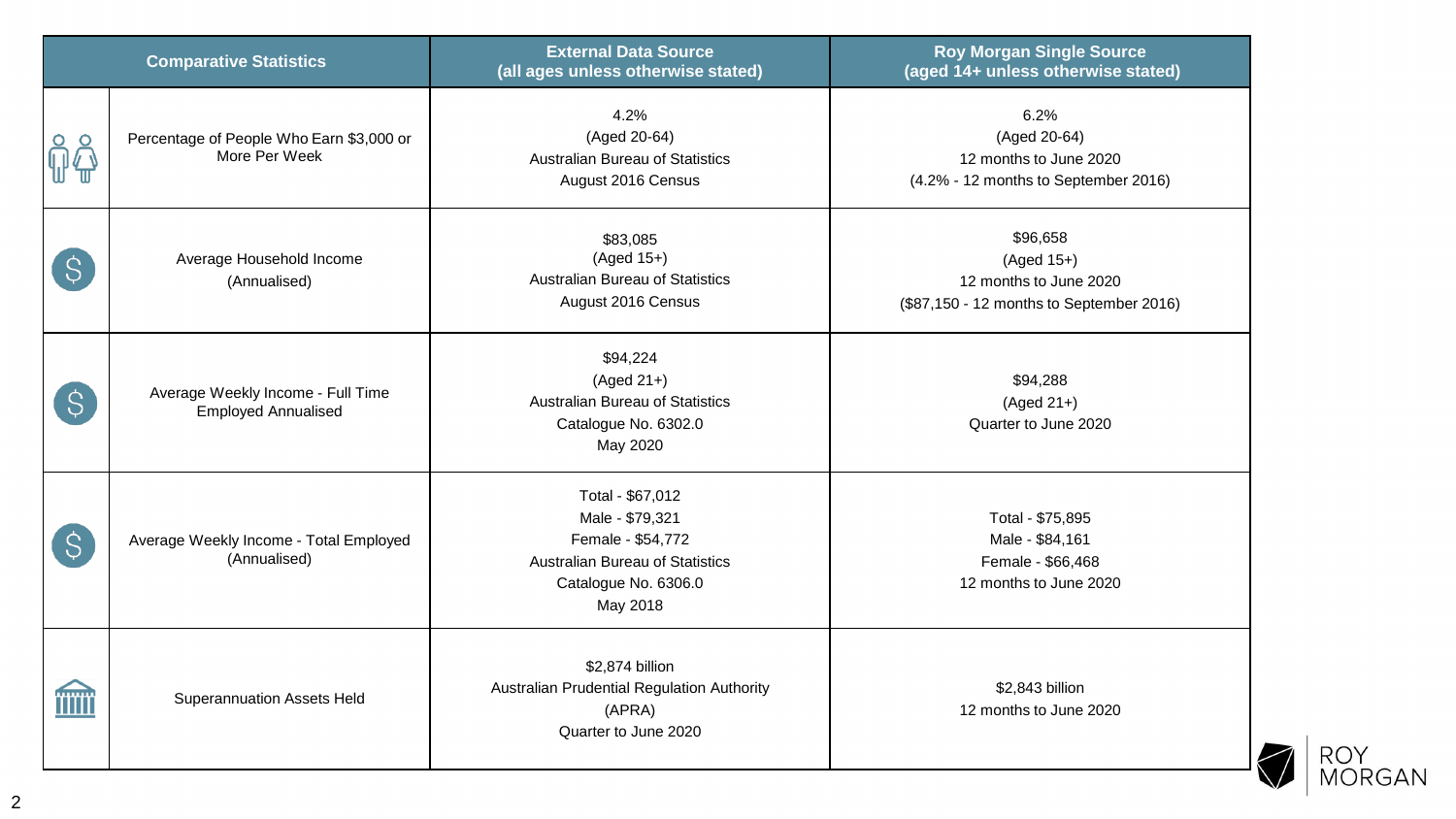|   | <b>Comparative Statistics</b>                                                                                                                   | <b>External Data Source</b><br>(all ages unless otherwise stated)                                                                                                                        | <b>Roy Morgan Single Source</b><br>(aged 14+ unless otherwise stated)                                                                         |
|---|-------------------------------------------------------------------------------------------------------------------------------------------------|------------------------------------------------------------------------------------------------------------------------------------------------------------------------------------------|-----------------------------------------------------------------------------------------------------------------------------------------------|
|   | Cinema Attendance - Annual Visits                                                                                                               | 84.7 million<br>Motion Picture Distributors Association<br>of Australia<br>12 months to December 2019                                                                                    | 72.7 million<br>12 months to June 2020<br>(86.3 million - 12 months to December 2019)                                                         |
|   | Population with Private Health Insurance<br>(Total Have Hospital Cover)                                                                         | 45%<br>$(Aged 14+)$<br>Australian Prudential Regulation Authority<br><b>June 2020</b>                                                                                                    | 47%<br>12 months to June 2020                                                                                                                 |
| w | <b>Internet Users</b>                                                                                                                           | 17.7 million users*<br>$(Aged 18+)$<br>Australian Communications and Media Authority<br>Communications Report 2018-19<br>May 2019<br>(*Note: Accessed the internet in the last 6 months) | 17.6 million users*<br>(Aged 18+)<br>12 months to June 2020<br>(*Note: People who did one or more internet activities in<br>the last 4 weeks) |
|   | Percentage of Persons Purchasing or<br>Ordering Goods or Services via the<br>Internet for Private Use in the last 6<br>months (% of Population) | 78%<br>$(Aged 18+)$<br>Australian Communications and Media Authority<br>Communications Report 2018-19<br>May 2019                                                                        | 81%<br>(Aged 18+)<br>Quarter to June 2020                                                                                                     |
| ے | <b>Educational Attainment - Tertiary Degree</b><br>or Higher                                                                                    | 5.7* million<br>(Aged 15-74)<br><b>Australian Bureau of Statistics</b><br>Catalogue No. 6227.0<br>May 2020<br>(*Note: Highest Qualification Completed)                                   | 7.1* million<br>(Aged 15-74)<br>12 months to June 2020<br>(*Note: Highest Qualification Reached)                                              |
|   | Now Studying - Secondary School                                                                                                                 | 1.1 million<br>$(Age 14+)$<br>Australian Bureau of Statistics<br>Catalogue No. 4221.0<br>12 months to December 2019                                                                      | 1.1 million<br>12 months to June 2020                                                                                                         |



3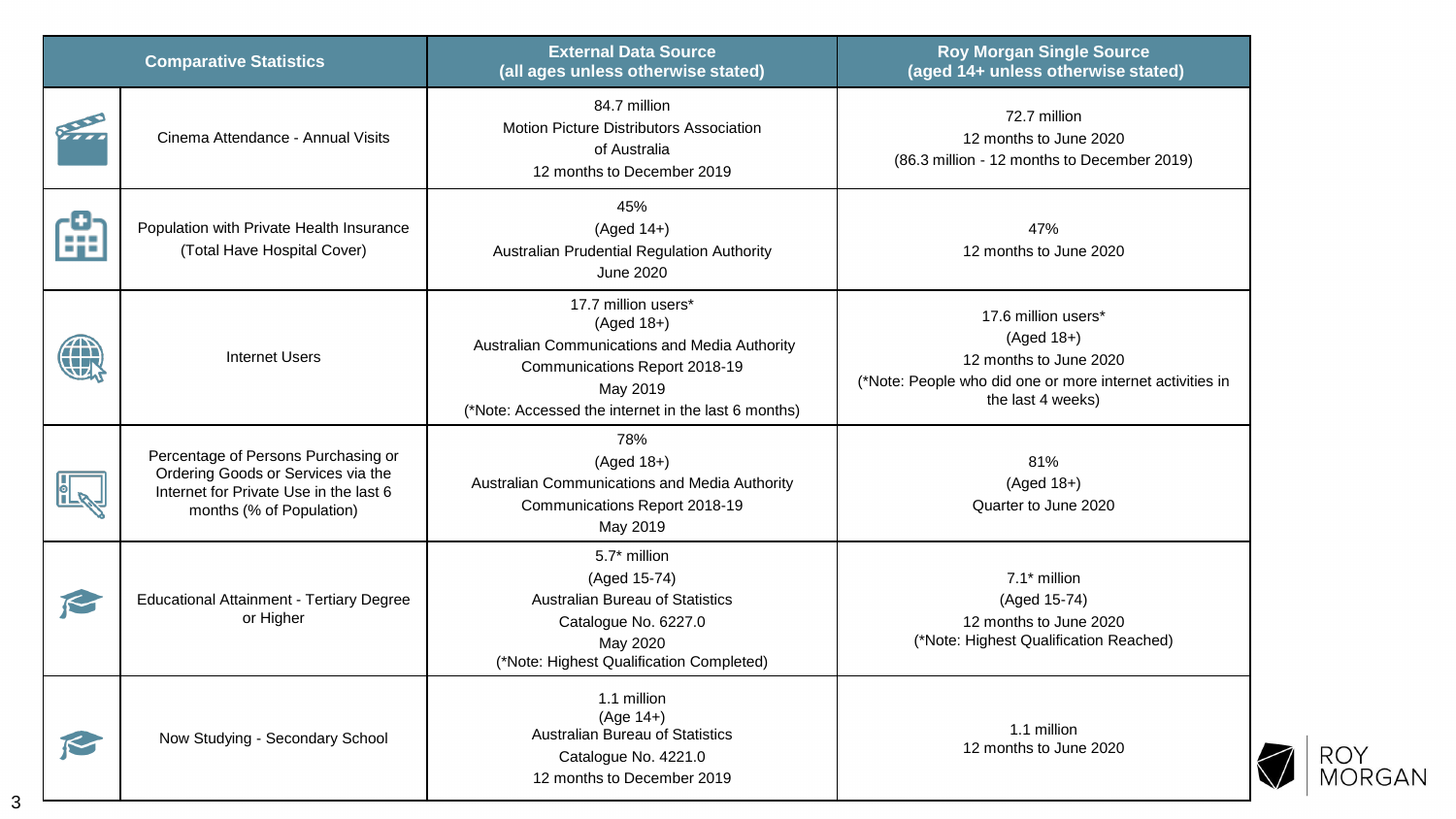| <b>Comparative Statistics</b>                                    | <b>External Data Source</b><br>(all ages unless otherwise stated)                                                                                                                                                               | <b>Roy Morgan Single Source</b><br>(aged 14+ unless otherwise stated)               |
|------------------------------------------------------------------|---------------------------------------------------------------------------------------------------------------------------------------------------------------------------------------------------------------------------------|-------------------------------------------------------------------------------------|
| % of Population with Home Internet<br>Connection                 | $91%$ *<br>Australian Communications and Media Authority<br>Communications Report 2018-19<br>May 2019<br>(*Note: Includes ADSL, cable, fibre, fixed wireless,<br>mobile wireless internet services. Excludes Mobile<br>Handset) | 90%<br>12 months to June 2020<br>(87% - 12 months to June 2019)                     |
| % of Population with Mobile Internet<br>Connection               | 80%<br>Australian Communications and Media Authority<br>Communications Report 2018-19<br>May 2019                                                                                                                               | 75%<br>12 months to June 2020                                                       |
| Smoking Incidence                                                | 15.1%<br>$(Aged 18+)$<br><b>Australian Bureau of Statistics</b><br>Catalogue No. 4364.0<br>12 months to June 2018                                                                                                               | 14.7%<br>$(Aged 18+)$<br>12 months to June 2020<br>(16.1% - 12 months to June 2018) |
| <b>Alcohol Consumption</b><br>(Drunk Alcohol in the last 7 days) | 55.0%<br>$(Aged 18+)$<br><b>Australian Bureau of Statistics</b><br>Catalogue No. 4364.0<br>12 months to June 2018                                                                                                               | 55.2%<br>$(Aged 18+)$<br>Quarter to June 2020<br>(57.6% - 12 months to June 2018)   |
| <b>Total Have Pay TV</b><br>(Foxtel)                             | 3.1 million<br>Australian Communications and Media Authority<br>Communications Report 2018-19<br>May 2019                                                                                                                       | 5.0 million<br>12 months to June 2020<br>(5.5 million - 12 months to June 2019)     |

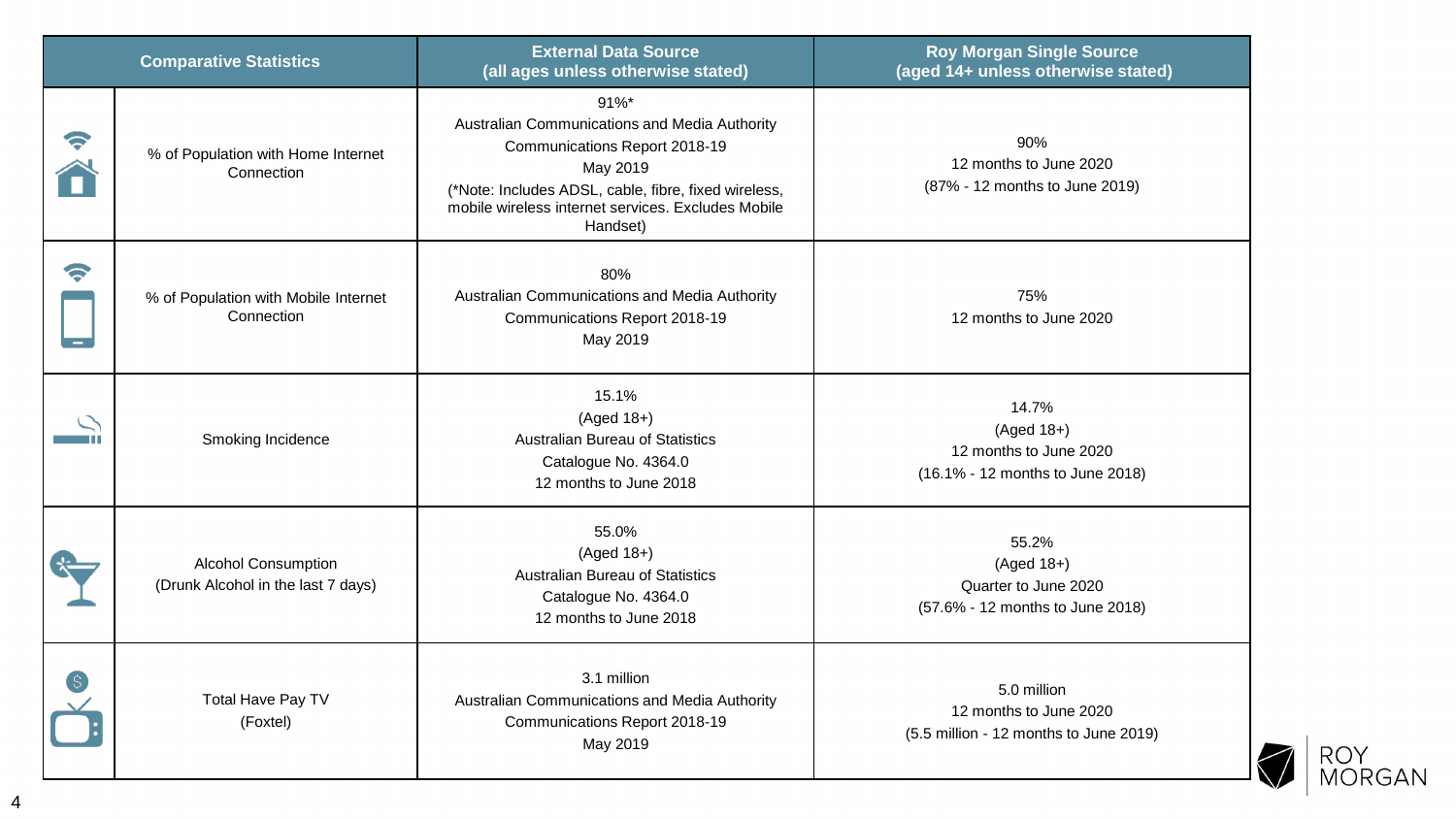|                    | <b>Comparative Statistics</b>                                                 | <b>External Data Source</b><br>(all ages unless otherwise stated)                                                                                                                   | <b>Roy Morgan Single Source</b><br>(aged 14+ unless otherwise stated)                                        |
|--------------------|-------------------------------------------------------------------------------|-------------------------------------------------------------------------------------------------------------------------------------------------------------------------------------|--------------------------------------------------------------------------------------------------------------|
| 9<br>$\mathcal{S}$ | Online Retail Spending - Total                                                | \$8.7 billion<br>Quarter to June 2020<br>(\$5.9 Billion - Quarter to March 2020)<br><b>Australian Bureau of Statistics</b><br>Catalogue No. 8501.0                                  | \$8.3 Billion<br>Quarter to June 2020<br>(\$6.3 Billion - Quarter to March 2020)                             |
| Ş                  | Premises connected to NBN                                                     | 7.4 million*<br>NBN Wholesale Market Indicators Report<br>Australian<br><b>Competition &amp; Consumer Commission (ACCC)</b><br>June 2020<br>(*Note: Homes and Businesses connected) | 5.4 million*<br>Quarter to June 2020<br>(*Note: Households connected)                                        |
|                    | Number of Registered Vehicles<br>(Passenger and Light Commercial<br>Vehicles) | 18.1* million<br><b>Motor Vehicle Census</b><br><b>Australian Bureau of Statistics</b><br>Catalogue No. 9309.0<br>January 2020<br>(*Note: Registered Vehicles)                      | 17.4* million<br>12 months to June 2020<br>(*Note: Vehicles in the Household)                                |
|                    | <b>Total Kilometres</b><br>Driven in the last 12 months                       | 238 billion kilometres<br>Survey of Motor Vehicle Use<br><b>Australian Bureau of Statistics</b><br>Catalogue No. 9208.0<br>12 months to June 2020                                   | 236 billion kilometres<br>Qtr to June 2020                                                                   |
|                    | Average Distance Travelled to Work                                            | 16.0* kilometres<br><b>Australian Bureau of Statistics</b><br>August 2016 Census<br>(*Note: Connection with main job and excludes people who<br>travelled 250 km or more)           | 16.9 kilometres<br>$(Aged 15+)$<br>12 months to June 2020<br>(16.7 kilometres - 12 months to September 2016) |

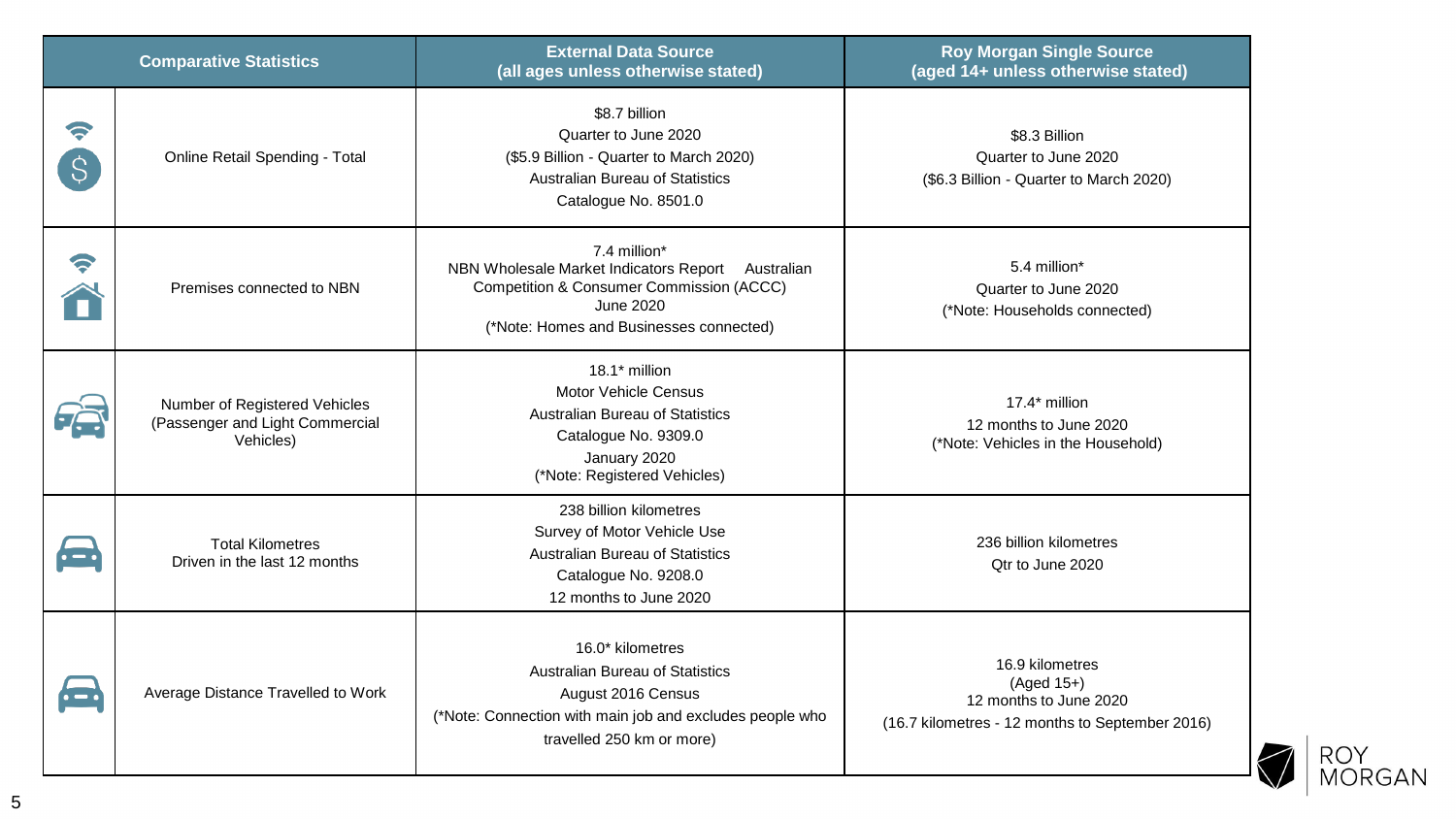|            | <b>Comparative Statistics</b>                                  | <b>External Data Source</b><br>(all ages unless otherwise stated)                                                                                                         | <b>Roy Morgan Single Source</b><br>(aged 14+ unless otherwise stated)                           |
|------------|----------------------------------------------------------------|---------------------------------------------------------------------------------------------------------------------------------------------------------------------------|-------------------------------------------------------------------------------------------------|
|            | Percentage of Population with an<br>Overweight Body Mass Index | Men - 42.6%<br>Women - 30.3%<br>$(Aged 18+)$<br>Australian Bureau of Statistics<br>Catalogue No. 4364.0<br>12 months to June 2018                                         | Men - 40.2%<br>Women - 26.1%<br>$(Aged 18+)$<br>12 months to June 2020                          |
| <b>E</b> O | Average Height                                                 | Men - 175 cm<br>Women - 161 cm<br>$(Aged 18+)$<br><b>Australian Bureau of Statistics</b><br>Catalogue No. 4364.0<br>12 months to June 2018                                | Men - 177 cm<br>Women - 164 cm<br>$(Aged 18+)$<br>12 months to June 2020                        |
|            | Most Popular Holiday Destination                               | 656,000 holiday departures to<br>New Zealand*<br>Catalogue No. 3401.0<br>12 months to June 2020<br>(*Note: Number of traveller trips rather than number of<br>travellers) | 679,000 Australians travelled to New Zealand in the last<br>12 months<br>12 months to June 2020 |
|            | Participation in Sport and Physical Activity                   | 64%<br>$(Aged 15+)$<br>Sport Australia<br><b>AusPlay Survey</b><br>12 months to December 2019<br>(Note: Participate at least 3 times per week)                            | 68%<br>$(Aged 15+)$<br>6 months to June 2020<br>(Note: Regularly participate)                   |

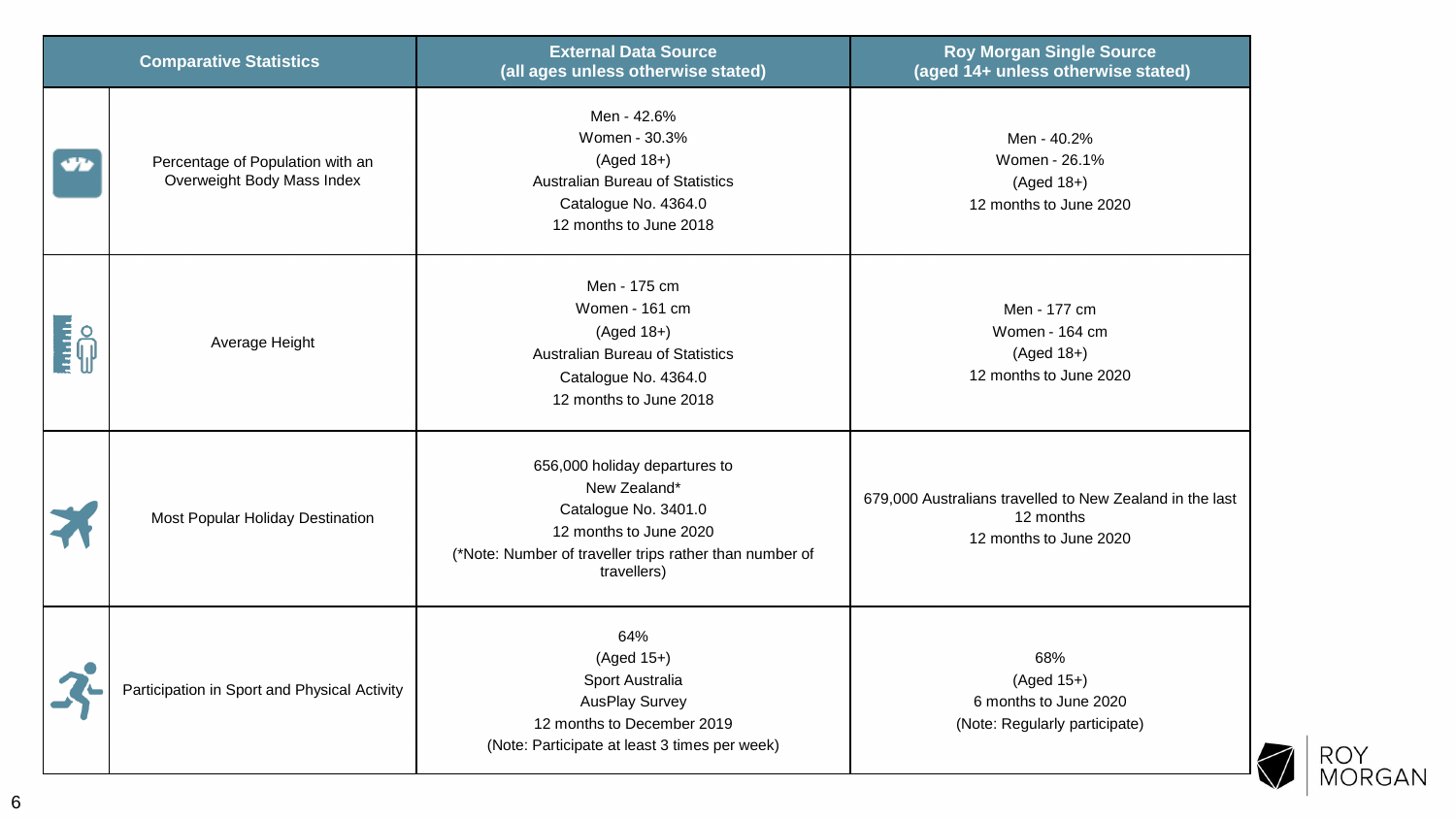|   | <b>Comparative Statistics</b>               | <b>External Data Source</b><br>(all ages unless otherwise stated)                                                                                                   | <b>Roy Morgan Single Source</b><br>(aged 14+ unless otherwise stated)                                                |
|---|---------------------------------------------|---------------------------------------------------------------------------------------------------------------------------------------------------------------------|----------------------------------------------------------------------------------------------------------------------|
|   | Hours Worked in the last 7 days             | Employed - 34.2<br>Full Time - 41.3<br>Part Time - 18.2<br>$(Aged 15+)$<br><b>Australian Bureau of Statistics</b><br>Catalogue No. 6202.0<br>12 months to June 2020 | Employed - 32.6<br>Full Time - 38.1<br>Part Time - 21.4<br>(Aged 15+)<br>12 months to June 2020                      |
|   | Total Hours worked - Annual                 | 20.9 billion hours<br><b>Australian Bureau of Statistics</b><br>Catalogue No. 6202.0<br>12 months to June 2020                                                      | 21.1 billion hours<br>12 months to June 2020                                                                         |
| N | Hours Worked - Students in the<br>Workforce | 16.1 Hours per Week<br>(Aged 15-24)<br><b>Australian Bureau of Statistics</b><br>August 2016 Census                                                                 | 19.4 Hours per Week<br>(Aged 15-24)<br>12 months to June 2020<br>(17.8 Hours per week - 12 months to September 2016) |
|   | Average Time Spent Watching TV              | 2.5 Hours per Day<br>Australian Multi-Screen Report<br>Q4, 2017                                                                                                     | 2.4 Hours per Day<br>12 months to June 2020                                                                          |
|   | <b>Trade Union Membership</b>               | $1.5^*$ million<br>$(Aged 15+)$<br><b>Australian Bureau of Statistics</b><br>Catalogue No. 6333.0<br>August 2020<br>(*Note: Connection with main job)               | $1.9*$ million<br>$(Aged 15+)$<br>12 months to June 2020<br>(*Note: Connection with any job)                         |

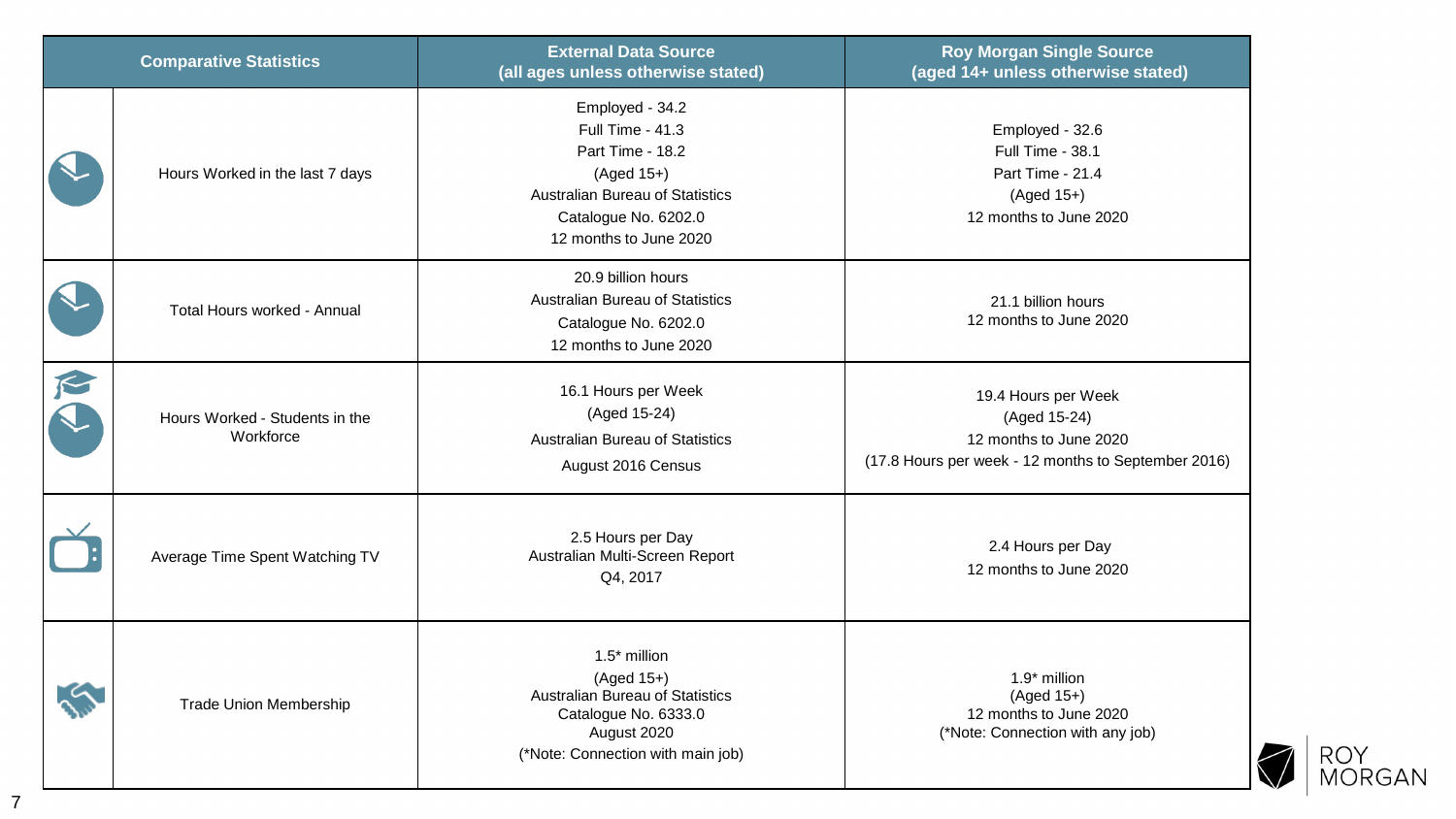|              | <b>Comparative Statistics</b>                             | <b>External Data Source</b><br>(all ages unless otherwise stated)                                                                                                  | <b>Roy Morgan Single Source</b><br>(aged 14+ unless otherwise stated) |
|--------------|-----------------------------------------------------------|--------------------------------------------------------------------------------------------------------------------------------------------------------------------|-----------------------------------------------------------------------|
|              | Average Time Spent Listening to Radio                     | 14.7 Hours per Week<br>(Aged 15+)<br><b>Community Radio</b><br><b>National Listener Survey</b><br>Community Broadcasting Association of Australia<br>December 2019 | 13.5 Hours per Week<br>$(Aged 15+)$<br>12 months to June 2020         |
| <b>Index</b> | People Who Speak a Language Other<br>Than English at Home | 22.9%<br>$(Aged 14+)$<br>Australian Bureau of Statistics<br>August 2016 Census                                                                                     | 22.9%<br>12 months to June 2020                                       |
|              | Solar Installation Penetration<br>(% of Households)       | 27%<br><b>Australian Bureau of Statistics</b><br>Catalogue 4631.0<br>12 months to June 2019                                                                        | 29%<br>12 months to June 2020                                         |
|              | Cat Ownership<br>(% of Households)                        | 27%<br>Animal Medicine Australia<br>Pets in Australia Report<br>2019                                                                                               | 24%<br>Quarter to June 2020<br>(22% - Quarter to June 2019)           |
|              | Dog Ownership<br>(% of Households)                        | 40%<br>Animal Medicine Australia<br>Pets in Australia Report<br>2019                                                                                               | 35%<br>Quarter to June 2020<br>(37% - Quarter to June 2019)           |